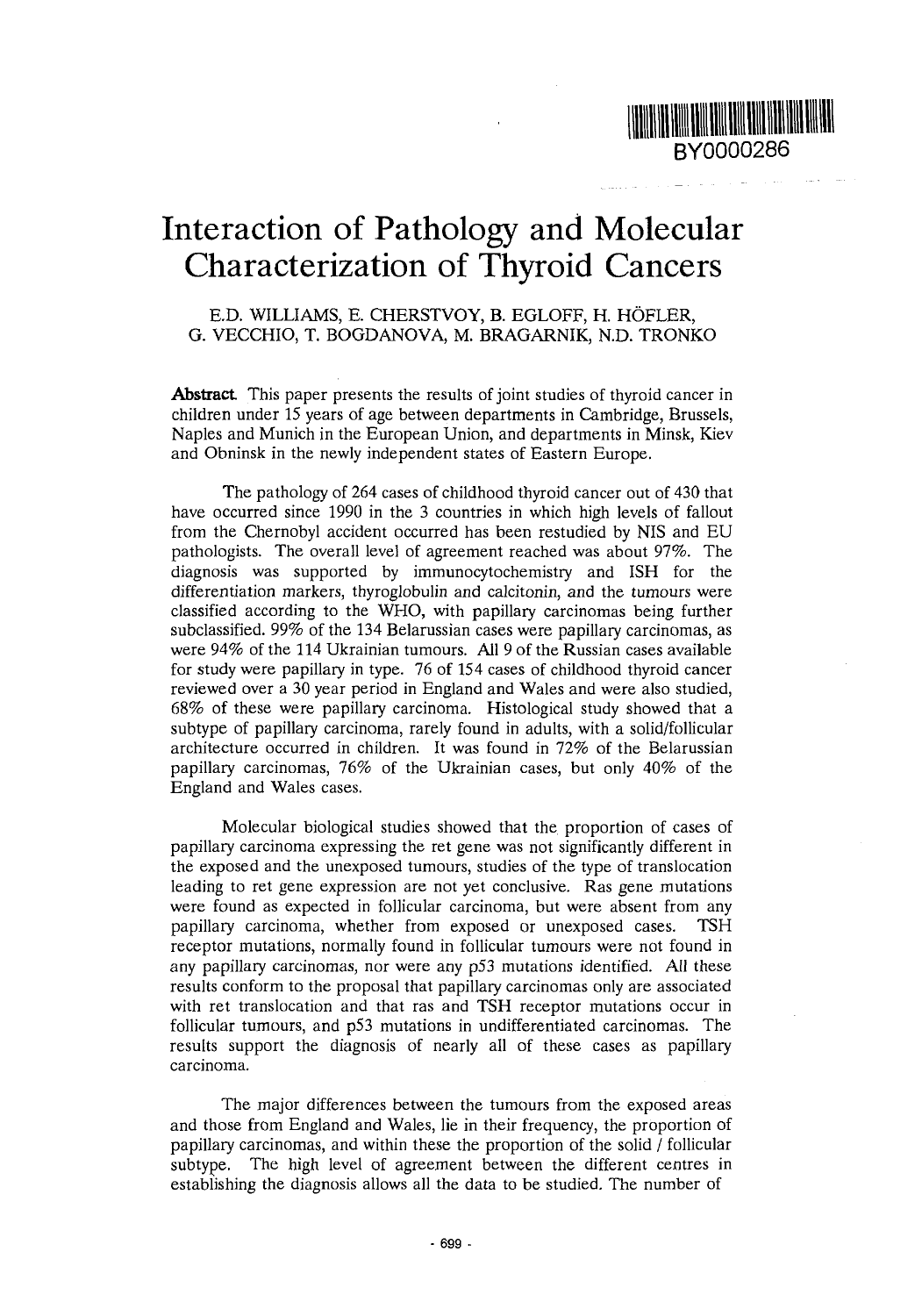tumours shows a very great increase, particularly noticeable in Southern Belarus and Northern Ukraine. The birth dates show that virtually all children with thyroid carcinoma in the areas exposed to fallout were born before the accident, very few occurred in children born after the accident. Analysis of the age at operation showed that it differed greatly in the exposed children as compared to children in England and Wales, and further analyses suggest that there is a very great increase in sensitivity relating to the age at exposure with the youngest children showing the greatest sensitivity. Overall the findings suggest that the great increase reported in childhood thyroid carcinomas in the areas exposed to fallout from Chernobyl is currently reported, that it is not due to over-ascertainment, that the incidence is almost certainly due to exposure to fallout from Chernobyl with the most likely cause being isotopes of iodine, and that this exposure to radiation has led to the development of an unusual subtype of papillary carcinoma.

#### **1. Introduction**

It is now generally accepted that cancer is derived by an interactive process of somatic mutation and clonal selection, and that a number of steps are involved, perhaps 6 or more in many cancers. The interaction of the consequences of these mutations with each other, and with the pattern of expression of the genome of the cell of origin of the cancer determine the structure and behaviour of the tumour; both would be expected to correlate with the somatic mutations present. In studying such correlations it must be remembered that, particularly in slowly growing tumours such as thyroid carcinoma, clones with different mutations may coexist, and a mutation conferring malignancy in a small clone is unlikely to produce instant metastases. Correlation of the structure of a tumour and of its behaviour is based upon a very large body of accumulated knowledge, and it is now important to correlate structure with molecular biological changes, to build upon and add to the ability to predict behaviour and determine appropriate treatment. Different mutagens are known to produce differing spectra of mutations, for example liver cancer induced by aflatoxin is characterized by a particular mutation in the p53 oncogene (1) and radiation is known to be more likely to induce translocations and deletions than point mutations, in contrast to some chemical mutagens which produce point mutations (2, 3).

The accident in the nuclear power station at Chernobyl in April 1986 led to the exposure of large numbers of the population in southern Belarus, northern Ukraine, and adjacent western areas of the Russian Federation to high levels of radioactivity in fallout. The radioactivity released from the reactor contained large amounts of isotopes of iodine, mostly <sup>131</sup>I, but the population was also exposed to significant amounts of short lived isotopes, including <sup>133</sup>I and <sup>132</sup>I The distribution of the dose from these isotopes is not known with precision, and is likely to have diminished more rapidly with distance from the reactor than did the dose from <sup>137</sup>Cs. An increased incidence of childhood thyroid cancer in Belarus and the Ukraine was first noticed in 1990, four years after the accident, it was drawn to the attention of the West in 1992 (4, 5) and has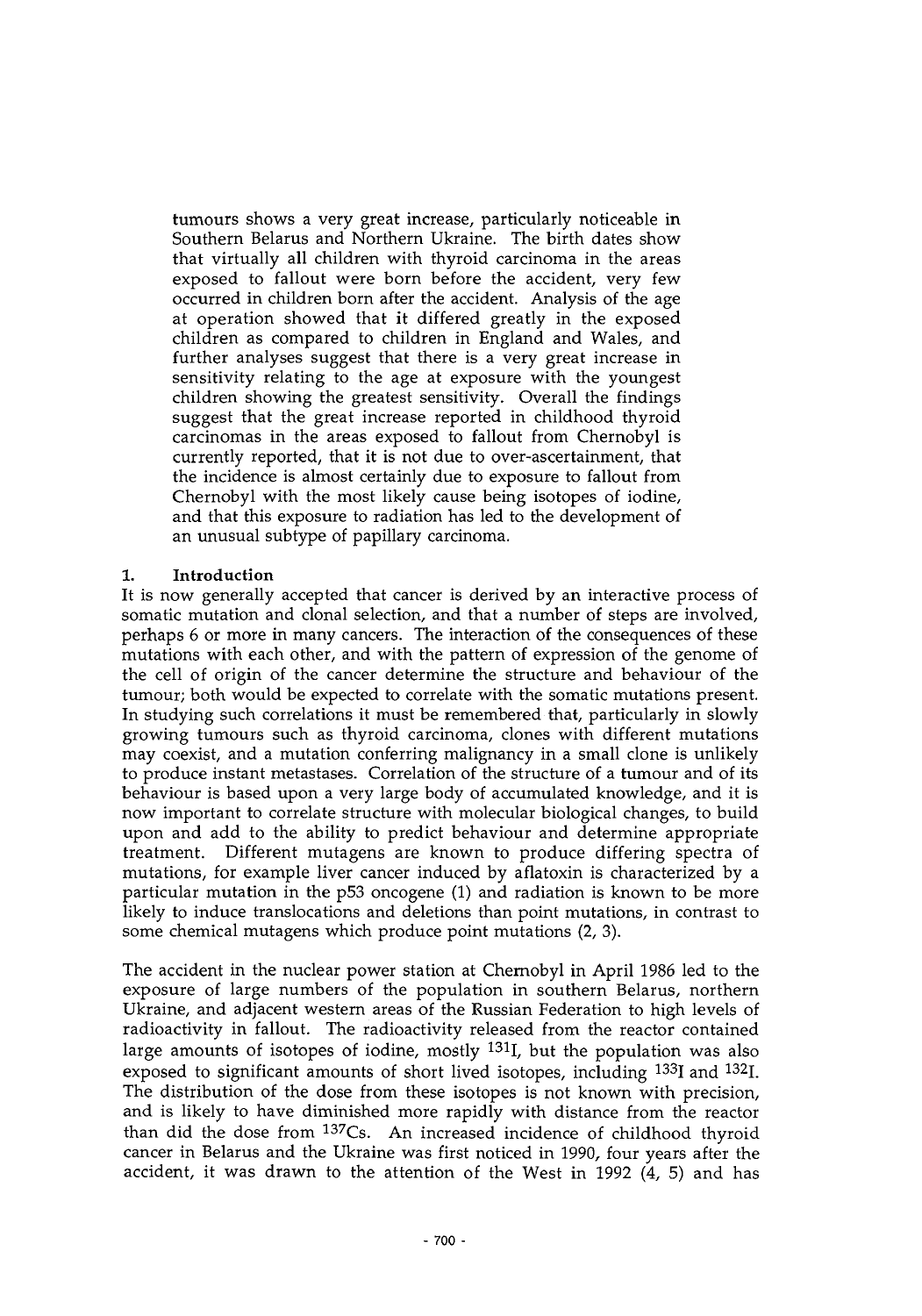continued up to the present. The purpose of the present paper is to describe the pathomorphology of the tumours in the three countries exposed to high levels of fallout from Chernobyl, to correlate these findings with a study of the molecular biology of selected oncogenes in thyroid cancer from the exposed population, and to compare and contrast both the pathological and the molecular biological findings with studies in a series of childhood thyroid cancers from an unexposed population in England and Wales.

#### **2. Pathomorphology** - **general**

430 cases have been diagnosed as childhood thyroid cancer in the three republics of Belarus, Ukraine and the Russian Federation since 1990; 266 of these have been studied jointly with pathologists in the UK, and a total of 76 cases of childhood thyroid cancer diagnosed in the UK have been studied jointly with pathologists from the CIS countries. The overall level of agreement in the diagnosis of malignancy has been high, 97% in the CIS countries and 96% in the UK. The tumours from all 4 countries could be divided into the major groups of papillary, follicular and medullary carcinomas, and the papillary carcinomas subdivided into classic, solid follicular, diffuse sclerosing and other types. The follicular and medullary carcinomas showed the expected features, all medullary carcinomas were confirmed by calcitonin immunocytochemistry and all follicular carcinomas showed capsular or vascular invasion with one exception in which invasion was not seen in the section available, but metastasis occurred. The classic papillary carcinomas showed the typical branching papillary architecture commonly found in adult papillary carcinomas, and the typical ovoid grooved nuclei, together with intranuclear cytoplasmic inclusions. The solid follicular papillary carcinomas were characterized by a solid and/or small follicular pattern, occasionally with a minor papillary component. They commonly contained psammoma bodies, but in general showed irregular round nuclei, lacking prominent nuclear grooving. Diffuse sclerosing papillary carcinomas showed a diffuse pattern of invasion through thyroid tissue, usually the whole of one lobe, with a marked fibrous and lymphoid response. The distinction between these subtypes was not absolute, and some cases showed features of more than one type. These were classified by the dominant pattern in the primary tumour.

### **2.1 Belarus**

298 cases of thyroid cancer have been diagnosed in children under the age of 15 in the Pathology Institute in Minsk between 1990 and 1994 inclusive. A total of 134 of these (45%) have been seen also in Cambridge, and the diagnosis agreed in consultation with pathologists from Minsk. Agreement was reached in 98% of cases. The cases included 67 from the first 100 cases seen during the period, and 65 from the last 100, the selection being made on the basis of those cases where blocks were available for study. There was no change in the level of agreement in the diagnosis between the two periods, with disagreement between the original and the revised diagnosis present in only 1 case from each period. Virtually all of the Belarussian cases (99%) were papillary carcinomas, with 1 medullary carcinoma seen in the cases available for study. Because of the very high level of agreement on diagnosis in the sample examined from the earlier and from the later cases, the sex and age data from the whole series has been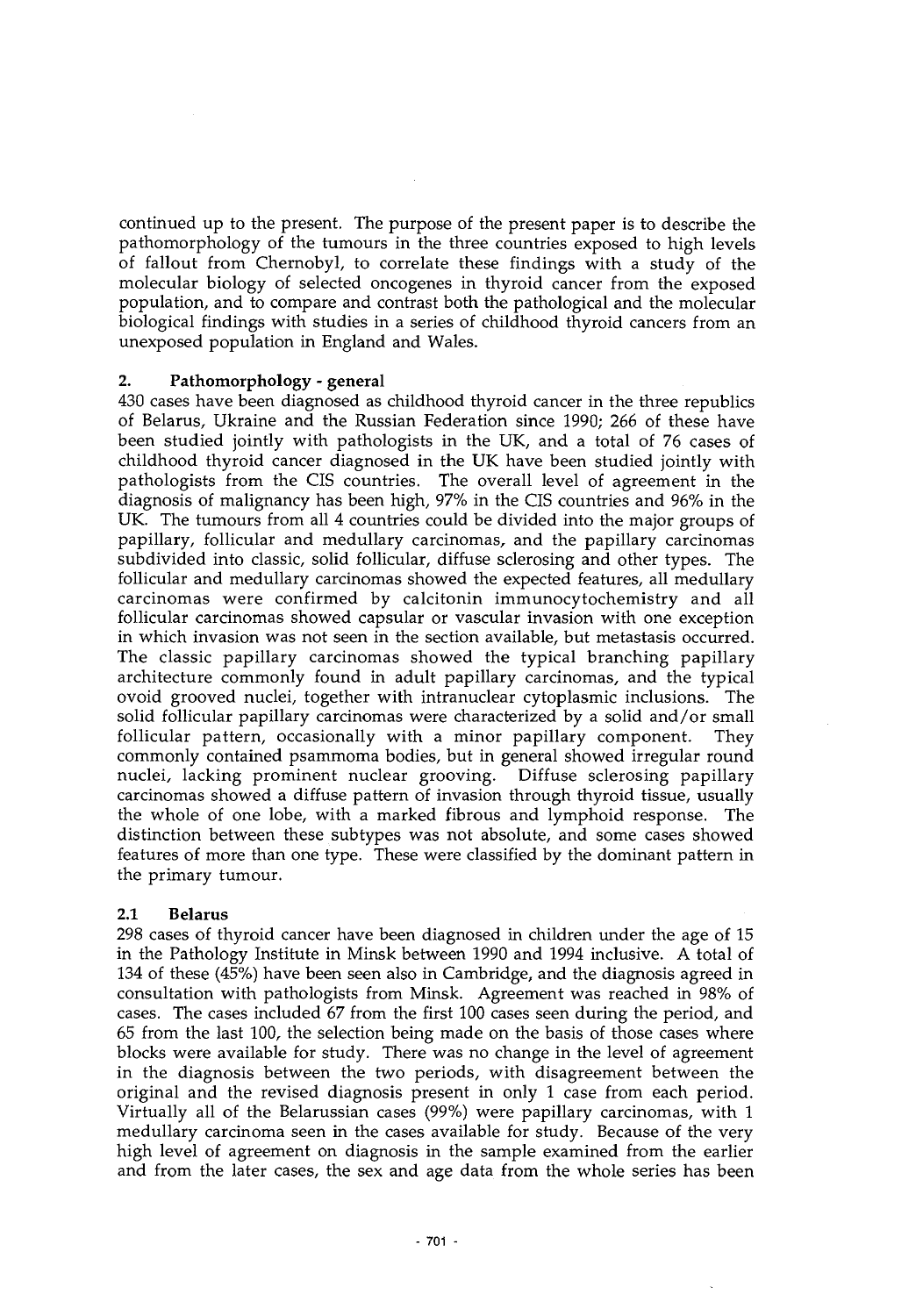examined. There was an overall peak age of 9 years, with a mean age of 10.4 years, and a sex ratio of 1.7:1 F:M. When the cases occurring in the early part of the outbreak were compared with the last group seen there was a change in both peak and mean age from 8 years with a mean of 9.1, to 9 years with a mean of 10.9 years (Fig. 1). The diagnoses in the whole group of 298 were 293 papillary carcinomas (98%), 4 follicular carcinomas (1.3%) and 1 medullary carcinoma (0.3%). Of the 134 cases studied histologically in Cambridge, 2 were excluded because on the material available the diagnosis could not be confirmed, 4 were papillary microcarcinomas, and 2 were malignant but unclassifiable. 124 papillary carcinomas were subclassified, 72% were of the solid follicular type, 14% were classic, 8% diffuse sclerosing and 6% others. The sex ratio, F:M was 1.2:1 for the solid follicular type, 1.25:1 for the classic type and 8:1 for the diffuse sclerosing tumours.

Because of the high level of agreement with the diagnosis from the Pathology Institute in Minsk, the figures for all 298 cases were used to demonstrate the changes in age at operation with time (Fig. 2). It can be seen that there is a sharp cut off in the number of younger patients, but that this increases with time, and corresponds closely to the age of a child born 6 months after the Chernobyl accident. The data has also been analysed by cohorts based on the age of the child at the moment of the accident (Fig. 3). It can be seen that overall the number of cases within each cohort continues to rise with time.

#### 2.2 Ukraine

122 cases of thyroid cancer have been diagnosed in children under the age of 15 at the Institute of Endocrinology in Kiev between 1990 and 1994 inclusive. 114 of these cases have also been studied in Cambridge, and the diagnosis agreed in correlation with pathologists from Kiev. The diagnosis of malignancy was agreed in 97.4% of the cases, with the small number of disagreements probably being due to lack of appropriate material for restudy. The great majority (94%) of the cases were papillary carcinomas, there were 2 medullary carcinomas and 5 follicular carcinomas. The papillary carcinomas could be subdivided into 80 of the solid follicular type (76%) 7 classic papillary carcinomas (7%), 9 diffuse sclerosing carcinomas (9%) and 7 others (7%) 1 occult papillary carcinoma is excluded. The sex ratio (M:F) for the different types was 1.2:1 for the solid follicular type, 2.3:1 for the classic type, and 3:1 for the diffuse sclerosing variant. The peak age for the Ukraine cases was 8 years, and the overall sex ratio F:M was 1.2:1. The age at operation rose with time, (Fig. 4) and the change in the lower limit corresponded to the age of a child born 6 months after the Chernobyl accident.

### **2.3 Russian Federation**

Study of the thyroid carcinomas that have occurred in children in the exposed areas of the Russian Federation is more difficult than studies in Ukraine or Belarus because the exposed areas form only a relatively small part of the very large Federation, and because no single central hospital has treated all or the great majority of the cases. Pathological material has been made available from 10 cases of childhood thyroid cancers by the RAMS Institute in Obninsk, from material originally treated and diagnosed in different hospitals serving the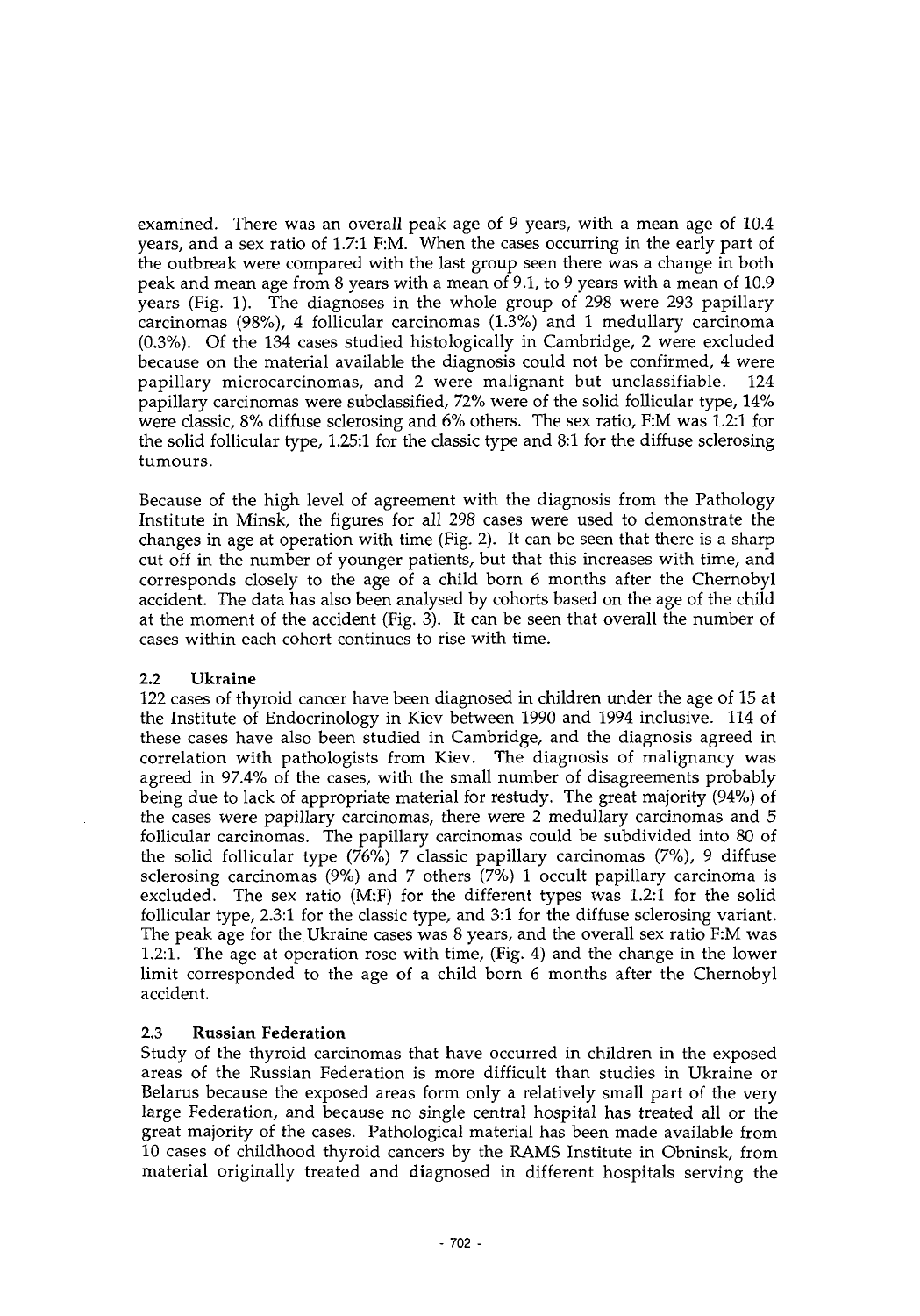contaminated areas. The diagnosis of malignancy was confirmed in 9 of the 10 cases, the tenth contained no tumour in the material available in Cambridge. All 9 cases were papillary carcinomas, 5 were of the solid follicular type, 2 were classic papillary carcinomas and 2 oxyphil carcinomas. The overall sex ratio was  $0.7:1$ , F:M,, the mean age was 11 years. One of the classic papillary carcinomas was 3 mm in diameter in the section available. None of the children were born after the Chernobyl accident, and all came from contaminated regions in Bryansk, Kaluga or Tula Oblasts.

### **2.4 England and Wales**

The occurrence of thyroid carcinomas in children in England and Wales was studied over a 30 year period, 1963 to 1992 (6). Information was obtained from the United Kingdom Childhood Cancer Registry, which had recorded 154 cases of thyroid cancer in children under the age of 15 during the study period. Tissue blocks were requested for all cases, and material was made available for 81 of the cases. The review diagnosis confirmed the original diagnosis of malignancy in 76 of the cases (94%); the cases where there was a disagreement included several earlier cases when the diagnosis of papillary carcinoma was made on the basis of architecture rather than cytology. One case of malignant lymphoma of doubtful primary origin in the thyroid was excluded. The remaining 75 cases included 1 teratoma, 53 papillary carcinomas, 8 follicular carcinomas, 12 medullary carcinomas and 1 other. The 53 papillary carcinomas were divided into 21 solid follicular tumours, 27 classic papillary carcinomas, and 5 of the diffuse sclerosing variant. The sex ratio (F:M) for these tumours was 6:1 for the solid follicular carcinomas, 3.5:1 for the classic papillary carcinomas, and 4:1 for the diffuse sclerosing carcinomas.

The overall sex incidence for the whole series was 2.3:1 F:M, and the age incidence rose rapidly with age, and was still rising at the age of 14 (Fig. 5).

### 3. **Immunocytochemical and Molecular Biology studies**

Immunocytochemical investigations have been carried out on the great majority of these tumours from all 4 countries. They have included studies of the differentiation markers thyroglobulin and calcitonin which were used to confirm the cell type in all the carcinomas studied, and were in most cases used together with *in situ* hybridisation to demonstrate the specific mRNA. No specific changes were seen between the tumours from the different countries with these techniques. Immunohistochemical techniques have also been used to demonstrate the presence of ret and met peptides in the tumours. The great majority of papillary carcinomas were positive for ret, using two antibodies. In most the distribution of the peptide was unusual, presenting as a dot-like deposit of reaction product between the nucleus and the basement membrane. The distribution of the met oncogene product (the hepatocyte growth factor receptor) was mostly on the cell membrane, it was found in approximately 80% of the papillary carcinomas, but was absent from the follicular carcinomas.

Molecular biological studies were carried out in a collaboration between the CIS countries and groups from Cambridge, Brussels, Naples and Munich.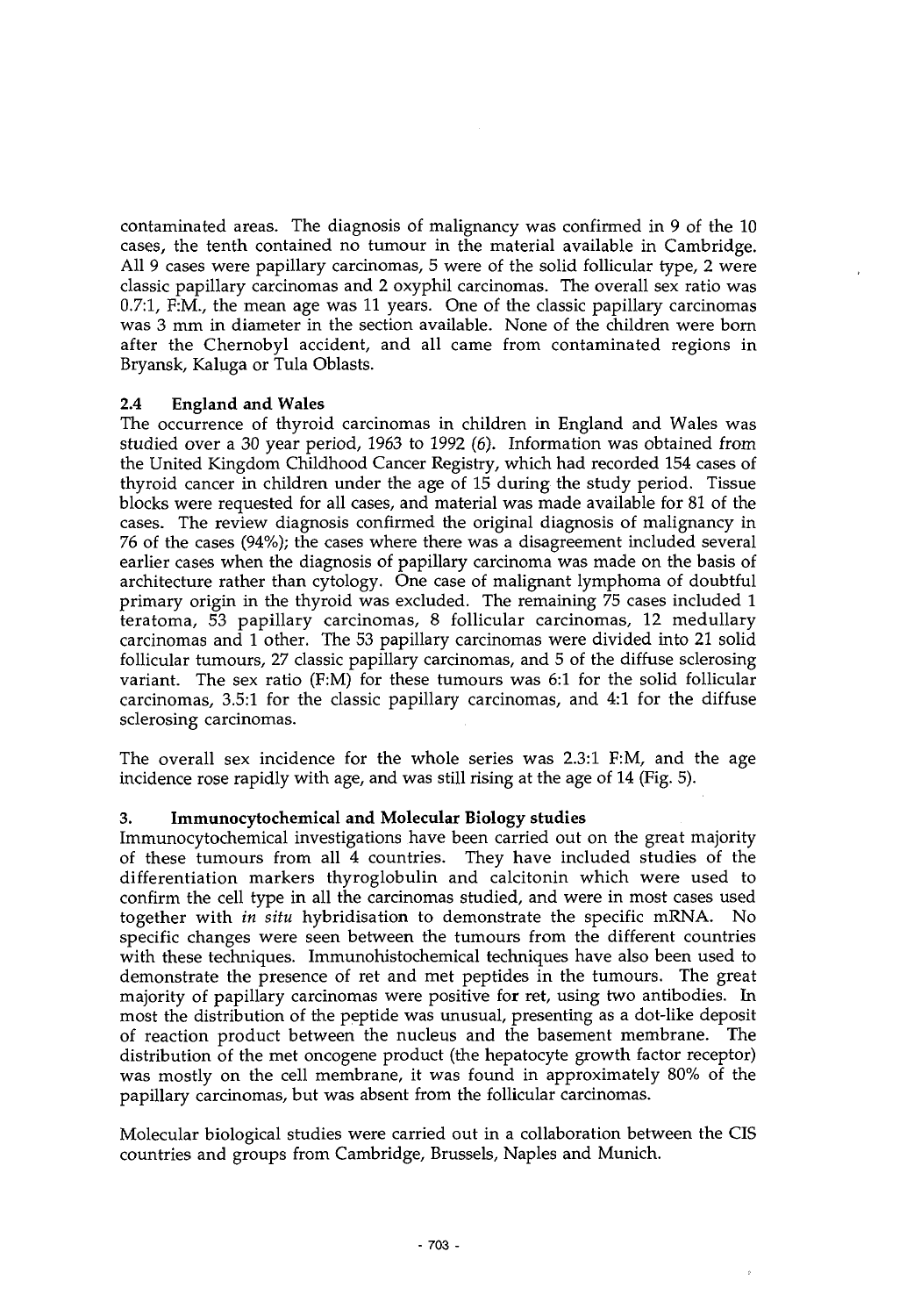The three ras genes have been studied by PCR and direct sequencing in formalin fixed material from 14 childhood papillary carcinomas from the CIS. No mutations have been observed in the commonly mutated codons (12,13 and 61). Similar studies carried out on a control group of childhood thyroid papillary carcinomas from England and Wales also showed no mutation at these sites. However, mutations of these genes have been identified in 3 of 10 adult follicular carcinomas using the same approach. This suggests that ras gene mutation is probably not normally involved in the genesis of thyroid papillary carcinomas, whether induced by radiation or not.

Expression of the ret gene has been studied using RT-nPCR for a 90 base pair sequence within the tyrosine kinase domain and direct sequencing. Ret expression was identified in 6 of 18 (33%) Chernobyl associated childhood papillary carcinomas so far studied. This was a significantly lower frequency than that found in a study which used the same technique on adult papillary carcinomas from England and Wales, and was also lower than the frequency observed in 20 childhood papillary carcinomas from England and Wales. However, due to the smaller number of carcinomas from children so far studied, it is not yet possible to say whether the irradiated series shows a significant reduction in the frequency of ret expression. A small study carried out on frozen material from the Ukraine showed ret expression in a similar proportion (3/11) of childhood thyroid papillary carcinomas, suggesting that the low frequency found in the paraffin embedded material was not due to a decreased sensitivity of the system. There does not appear to be a correlation between the expression of the ret oncogene as observed by RT-nPCR analysis and morphological subtype of papillary carcinoma. Positivity for actin amplification was used as a control for quality of the RNA extracted from the sections.

Twenty five cases of childhood thyroid carcinomas from the CIS have been used in a study of the type of ret gene translocation; only 11 yielded sufficient RNA for further analysis. Two controls for RNA quality were used: amplification of actin mRNA by RT-PCR and Northern blot with an 18S RNA probe. Using primers which allow detection of the three individual translocations of the ret oncogene so far identified, three papillary carcinomas with ret translocation have so far been identified by PCR and Southern blotting. All 11 cases which provided sufficient RNA have been analysed for the PTC1 translocation; only one case was positive. Two of the 7 cases so far analysed have been found to be positive for the PTC3 translocation. Analysis of the presence of PTC1 in a small series of adenomas from the Ukraine has also been carried out and shown to be absent. Interestingly one of the carcinomas found to be positive for ret expression by RT-PCR was not found to possess one of the 3 known translocations. Further studies on the remaining papillary carcinomas for PTC2 and PTC3 expression and to identify other translocations involving the ret oncogene are underway.

As part of a study of TSH receptor mutations in thyroid carcinogenesis, DNA extraction has been performed on material from 41 cases of childhood thyroid carcinoma from the CIS and regions of interest in exon 10 of the TSH receptor have been amplified using PCR. The regions studied include the third intracellular loop and the third transmembrane segment of the TSH receptor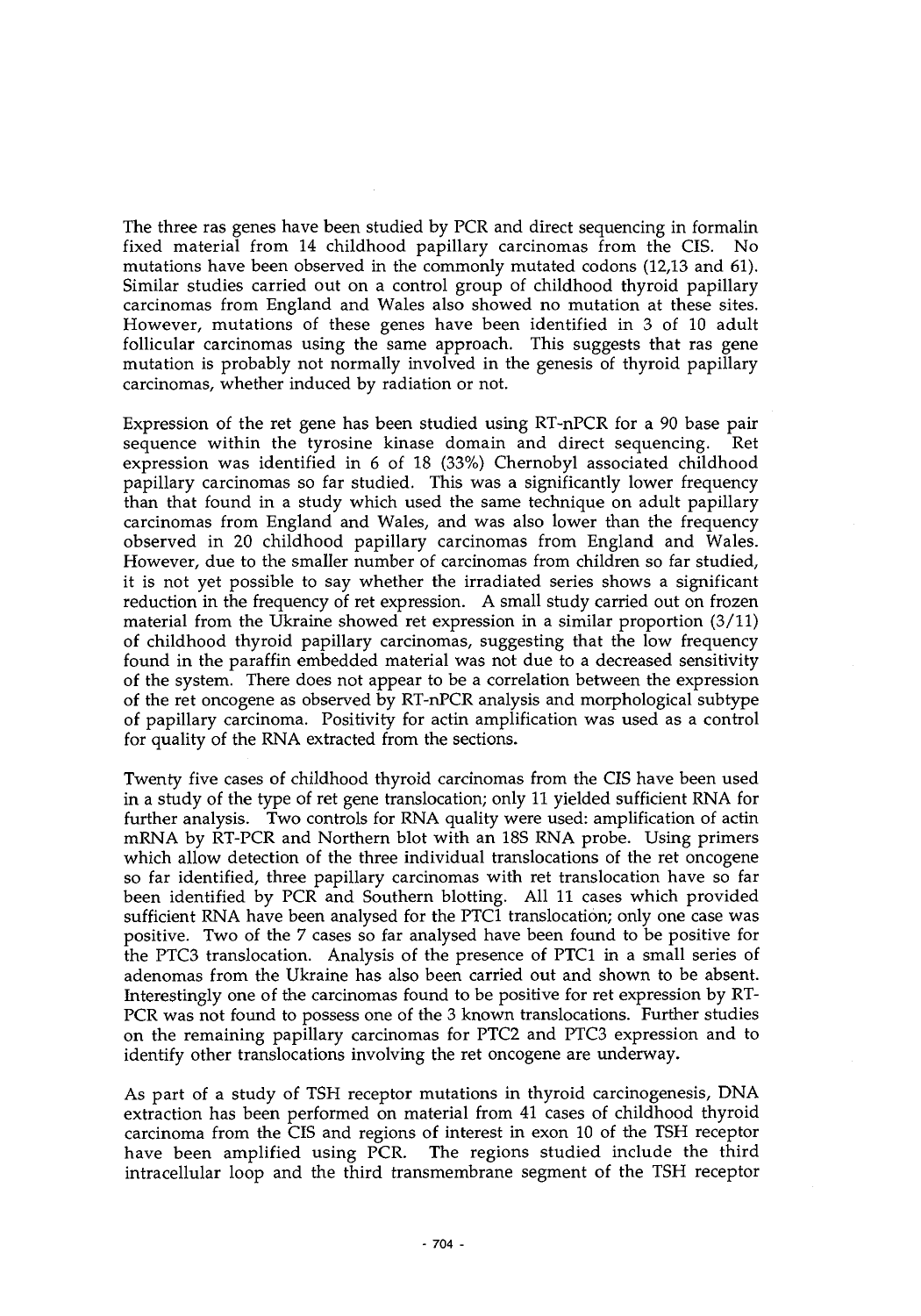gene. Single stranded conformational polymorphism (SSCP) in all cases followed by sequencing (in 15 papillary carcinomas) has been used to identify TSH receptor mutations in exon 10. So far no mutations have been observed in 41 cases of papillary thyroid carcinoma or in 18 follicular adenomas and 3 follicular carcinomas from children and adolescents from the radiation exposed population. Cases known to be positive for mutations in exon 10 have been used as control for the technique used. The absence of mutations in the TSH receptor correlates with the morphological observations that the childhood thyroid tumours identified in the Ukraine after Chernobyl are of the papillary subtype.

P53 is a gene which is widely involved in human neoplasia, and although it is not usually involved in the early stages of thyroid carcinogenesis, a study has been performed to look for p53 mutations in possible radiation induced tumours. Exons 5 and 7 and 8 have been successfully amplified from 23 papillary carcinomas using nested PCR. SSCP analysis under four different running conditions has so far been applied to all 23 samples, but no aberrant cases have been found. p53 mutation involvement in thyroid carcinoma is usually a late phenomenon, at the interface between differentiated and undifferentiated carcinoma. None of the tumours so far studied has been un-differentiated and none show widespread positivity for p53 on immunocytochemistry. However, exposure to radiation has been reported to increase the frequency of mutation in the p53 gene in other tumours. From the results presented here p53 mutation does not appear to play a major role in papillary thyroid carcinogenesis post Chernobyl.

#### 4. Discussion

These studies have involved cases of childhood thyroid cancer from Belarus, Ukraine, the Russian Federation, and England and Wales. The countries obviously differ in that parts of the first three were exposed to high levels of fallout from Chernobyl, while in England and Wales only very small amounts of fallout took place, and the cases can effectively be regarded as unexposed. England and Wales differ from the CIS countries in other ways, particularly in that they show no significant iodide deficiency, while mild iodine deficiency is prevalent in parts of the CIS. The rate of occurrence of childhood thyroid carcinomas in England and Wales is about 0.5/million children/year(6), a rate that is towards the lower end of the spectrum of figures for childhood thyroid carcinoma. Most countries would expect to have a rate of about 1/million/year, and a few rise as high as 3/million/year. The rates calculated for Belarus and the Ukraine are very much higher than any of the reported international figures, and this study has confirmed the diagnostic accuracy on which the figures are based, and excluded papillary microcarcinoma as a significant contribution. There are major differences between the findings in the CIS countries and those in England and Wales (Tables 1 & 2).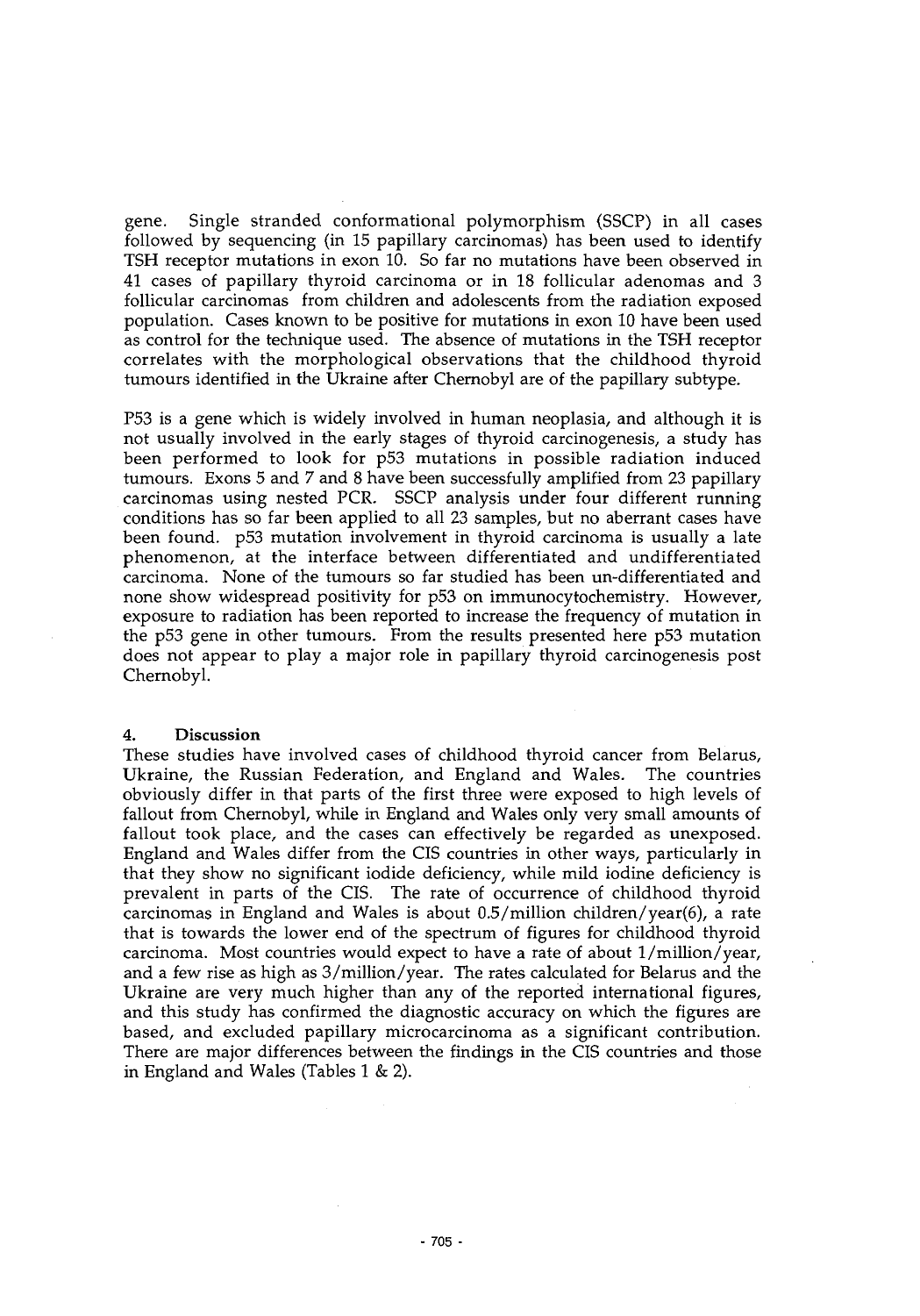Table 1:

|                                                       | Belarus           | <b>Ukraine</b>    | England<br>and Wales |
|-------------------------------------------------------|-------------------|-------------------|----------------------|
| Total no. of carcinomas<br>registered (years studied) | 298 ('90-<br>'94) | $122(90 -$<br>94) | 154 ('63-<br>'92)    |
| Numbers available for review                          | 134(45%)          | 114 (93%)         | 81 (53%)             |
| % of diagnosis confirmed                              | 98%               | 97.4%             | 96%                  |
| % of papillary carcinomas in<br>reviewed cases        | 99%               | 96%               | 68%                  |

Childhood thyroid carcinoma in Belarus, Ukraine and England and Wales

In this discussion the figures from Belarus and the Ukraine will be used, the numbers available for study from the Russian Federation are currently too *few* for adequate comparisons. The most obvious difference between the CIS tumours and those from England and Wales lies in the proportion of papillary carcinomas and the different subtypes of papillary carcinoma. Well over 90% of the CIS tumours were papillary carcinomas, as compared to 68% of the England and Wales tumours. Within the papillary carcinoma group over 70% of the CIS tumours were of the solid follicular type compared to only 40% in England and Wales. The difference was even more marked with the classic type of papillary carcinoma, which formed over half the England and Wales series, but only 12% of the CIS cases. There was no significant change in the proportion of the different type of papillary carcinoma between the earlier and the later cases, or between the younger and the older CIS cases. These findings suggest that the aetiological agent causing the increase in thyroid cancer in children in the CIS countries is specifically leading to an increase in papillary carcinoma of the solid follicular type.

Table 2:

Subtypes of papillary carcinoma of the thyroid in Belarus, Ukraine and England and Wales

|                                         | Belarus | Ukraine | England<br>and Wales |
|-----------------------------------------|---------|---------|----------------------|
| Solid/follicular papillary<br>carcinoma | 72%     | 76%     | 40%                  |
| Classic papillary carcinoma             | 14%     | 7%      | 51%                  |
| Diffuse scelerosing variant             | 8%      | 9%      | 9%                   |

Mutations in the ras oncogenes were absent from both the exposed and the nonexposed childhood papillary carcinomas, and from the non-exposed adult papillary carcinomas. Recent work suggests that in the thyroid ras mutations are much more restricted to follicular carcinomas than was previously thought (7) and this study confirms this. It shows that the exposed group of tumours do not differ from non-exposed in their lack of ras gene mutations. The study of the Ь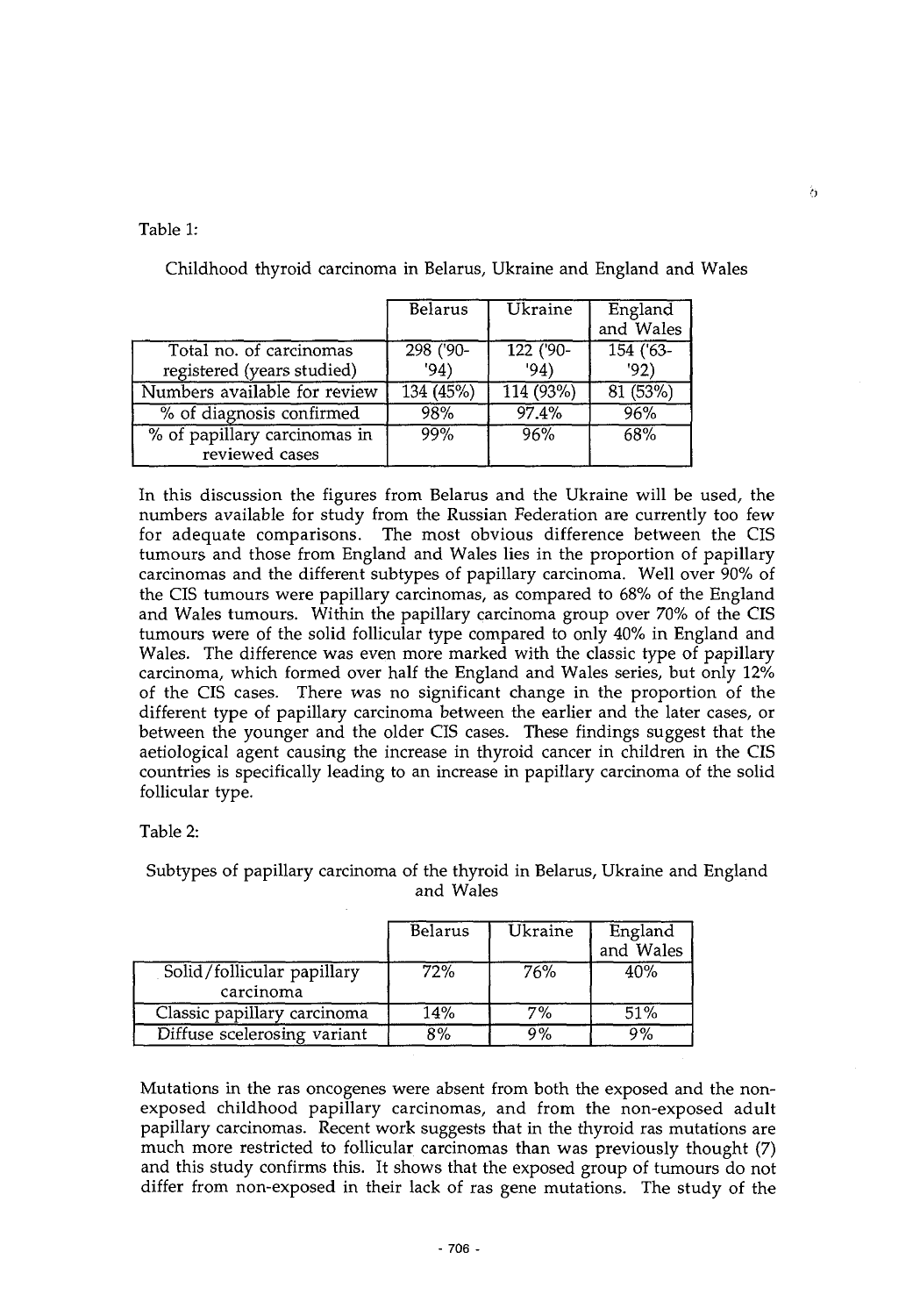TSH receptor gene gives a similar negative result; mutation in this gene is generally found in follicular rather than papillary tumours, and the papillary tumours from the exposed population show the lack of TSH receptor mutation expected in non-exposed areas. The position with the ret gene is more complex. There are at least 3 translocations of the ret oncogene in papillary carcinoma in adults; the commonest is PTC1. The papillary carcinomas in the exposed group could differ from unexposed tumours in their overall frequency of ret translocation, or in the type of ret translocation involved. These studies show that there is no increase in the overall frequency of ret activation in these tumours, but that compared to adults there may be a reduction in the cases due to PTC1. However the frequency of the various ret translocations in childhood thyroid carcinoma is not yet known, so that no conclusion can yet be drawn from these or from other results suggesting an increase in PTC3 in these cases. The p53 results again conform to the result expected in non radiation exposed papillary carcinomas.

The age and sex structure is interesting. In England and Wales there were more males in the younger but not the older age group. In the CIS countries the female to male sex ratio was closer to equality than it was in the England and Wales, and the difference was not solely due to the younger age of the cases. There was a marked difference in the age structure of the children with thyroid cancer in the CIS compared to England and Wales. The Chernobyl related cases showed a peak age of about 8-9, while in England and Wales the incidence continued to rise with increasing age. The peak age in Belarus showed a change with time, suggesting that there might be a cohort affect, with one group of children showing a higher sensitivity than others. Analysis by age at exposure to the accident shows that the cohorts showed a continuing increase in incidence with age. When this is compared with the expected incidence derived from the England and Wales figures, it can be seen that there is a great increase in observed as compared to expected tumours in the youngest cohort at exposure, and a steady drop in sensitivity with increasing age (Fig. 6).

These results lead to a number of conclusions. The pathological diagnosis and number of cases reported from Belarus and the Ukraine have been broadly confirmed, and the number of microcarcinomas shown to be very small. The relation of the tumours to exposure to fallout from the Chernobyl accident is strongly supported by the great reduction in the numbers of tumours operated on from children born more than a few months after the accident; the rapidity of the drop in the number of cases suggests that the causative agent did not persist at high levels in the environment. This, together with the apparent restriction of the increase in malignancy to thyroid carcinomas strongly suggests that exposure to isotopes of iodine from fallout is the major, if not the only cause of the increase.

The molecular biology results do not distinguish the papillary carcinomas in the exposed children from those in an unexposed population. It is possible that the ret oncogene translocations differ in type, or perhaps in the exact break points of the translocation, although these are difficult to ascertain because they take place in an intron. Although there is not a relative increase in the proportion of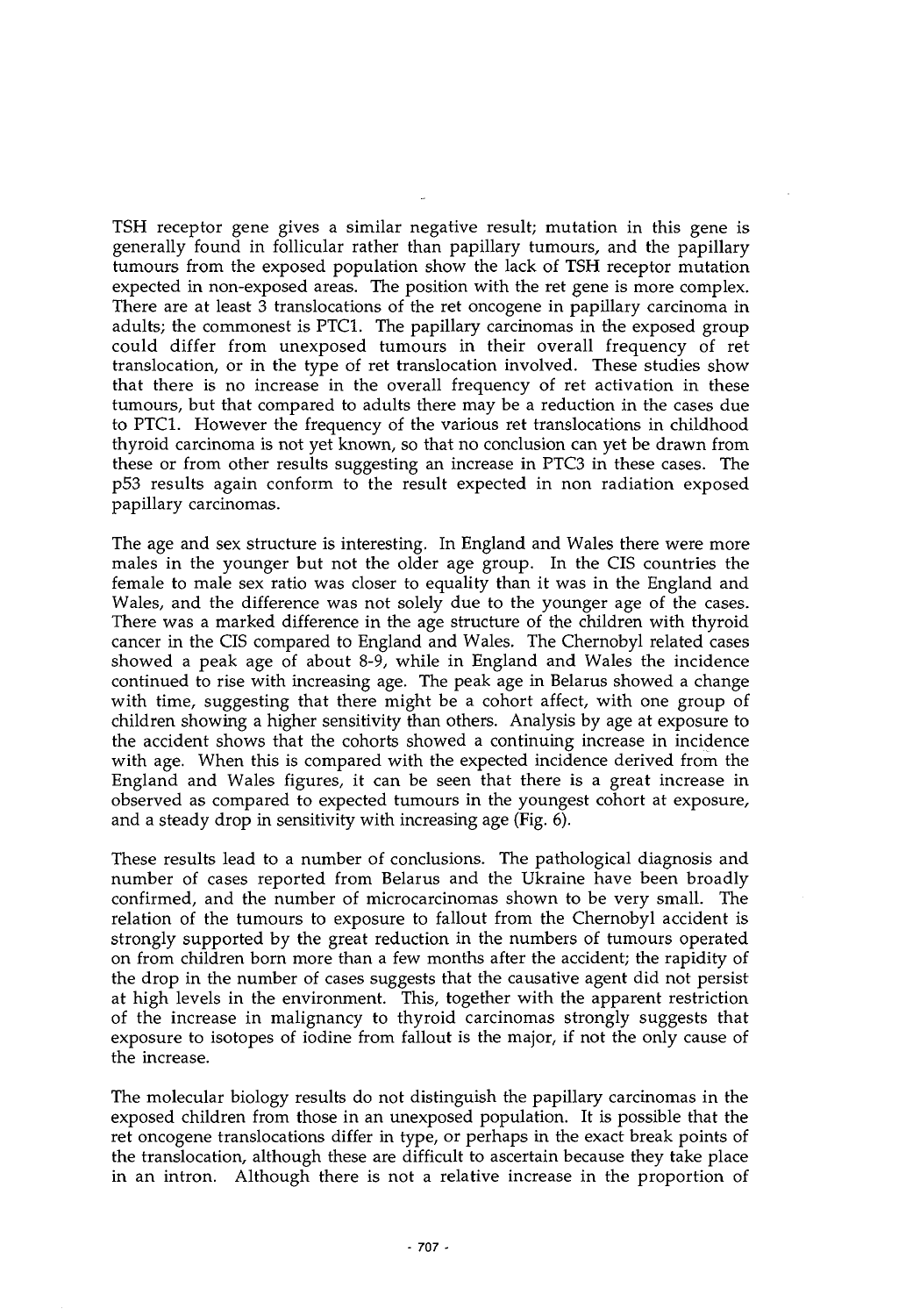papillary carcinomas with a ret translocation in the CIS cases, as increase is almost exclusively in papillary carcinoma, there is a very large absolute increase in cases with translocation of the ret oncogene. The genes involved in the ret negative papillary carcinomas are not known, except for trk, which is translocated in a small proportion of adult papillary carcinomas. Radiation is known to give rise to more translocations than point mutations.

The age structure of the children with thyroid carcinoma in the CIS and a comparison with cases in England and Wales suggest that the children aged under 1 at the time of the Chernobyl accident have shown the greatest susceptibility to the carcinogenic effect on the thyroid of exposure to fallout, and that older children have a gradually reducing sensitivity. In summary these results overall lead to the hypothesis that the great increase in thyroid carcinomas recorded in CIS countries is due to exposure to radiation from isotopes of iodine causing translocation of the ret oncogene and translocation or other mutational events in other genes, leading to the development of papillary carcinoma of the thyroid. The chance of developing cancer is heavily influenced by age at the time of exposure, leading to a cohort which carries a much greater risk than the other exposed population.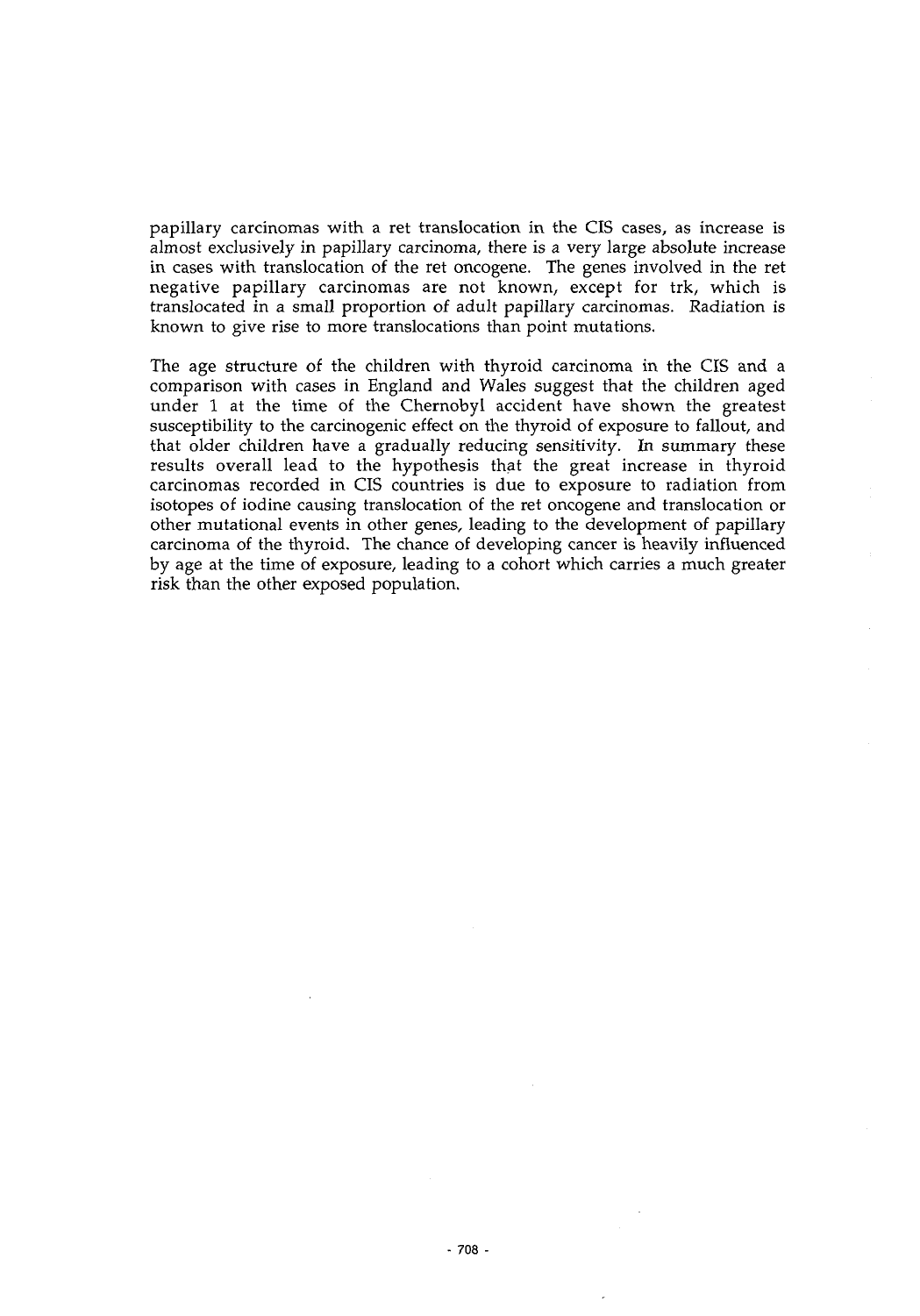Figure 1: Change in age distribution of cases of childhood papillary carcinoma in Belarus with time

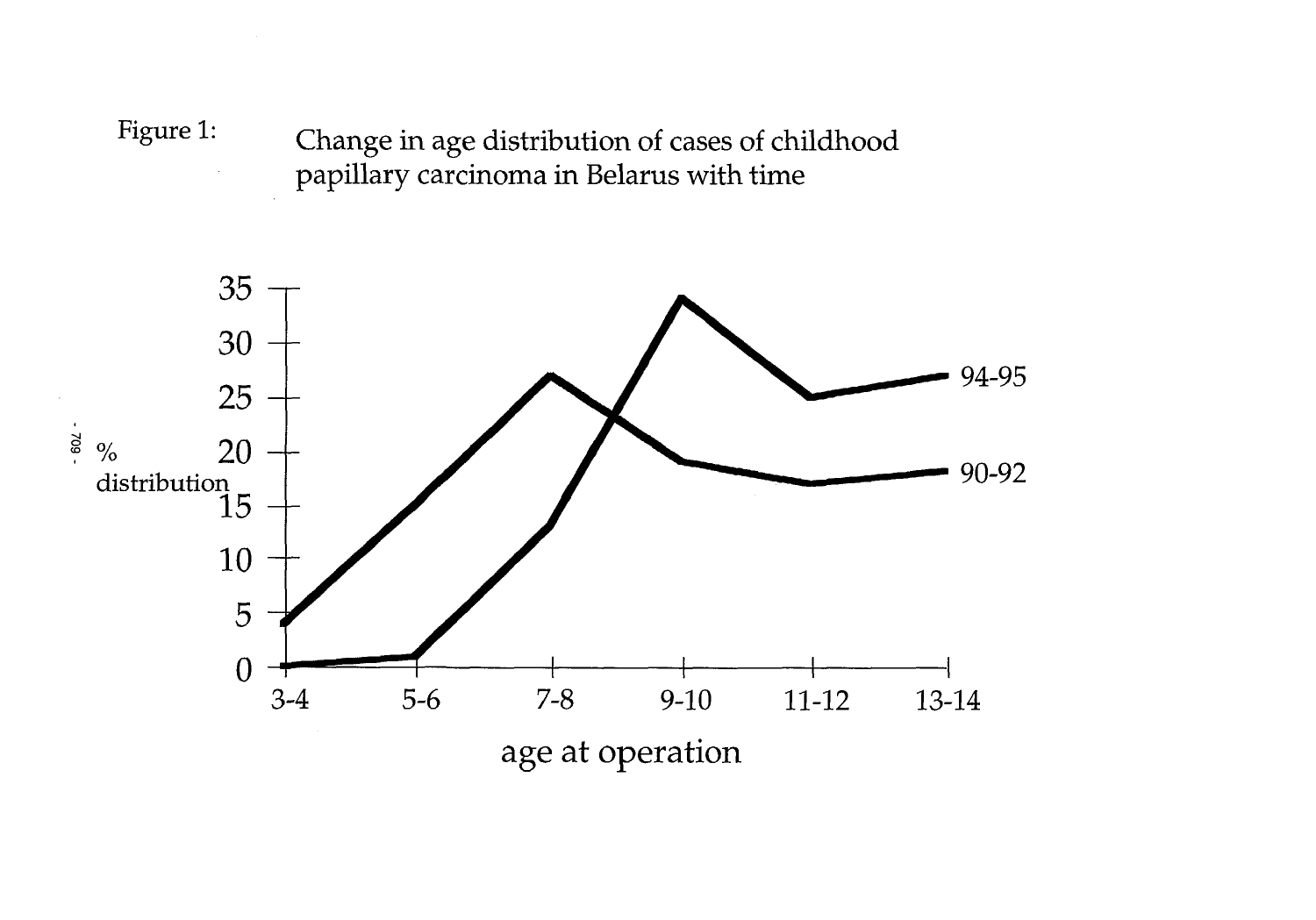Childhood thyroid cancer in Belarus Jan 1990 - Dec 1994



The line corresponds to the age of a child born on November 26th 1986 - that is 3/12 intrauterine age at the time of the Chernobyl accident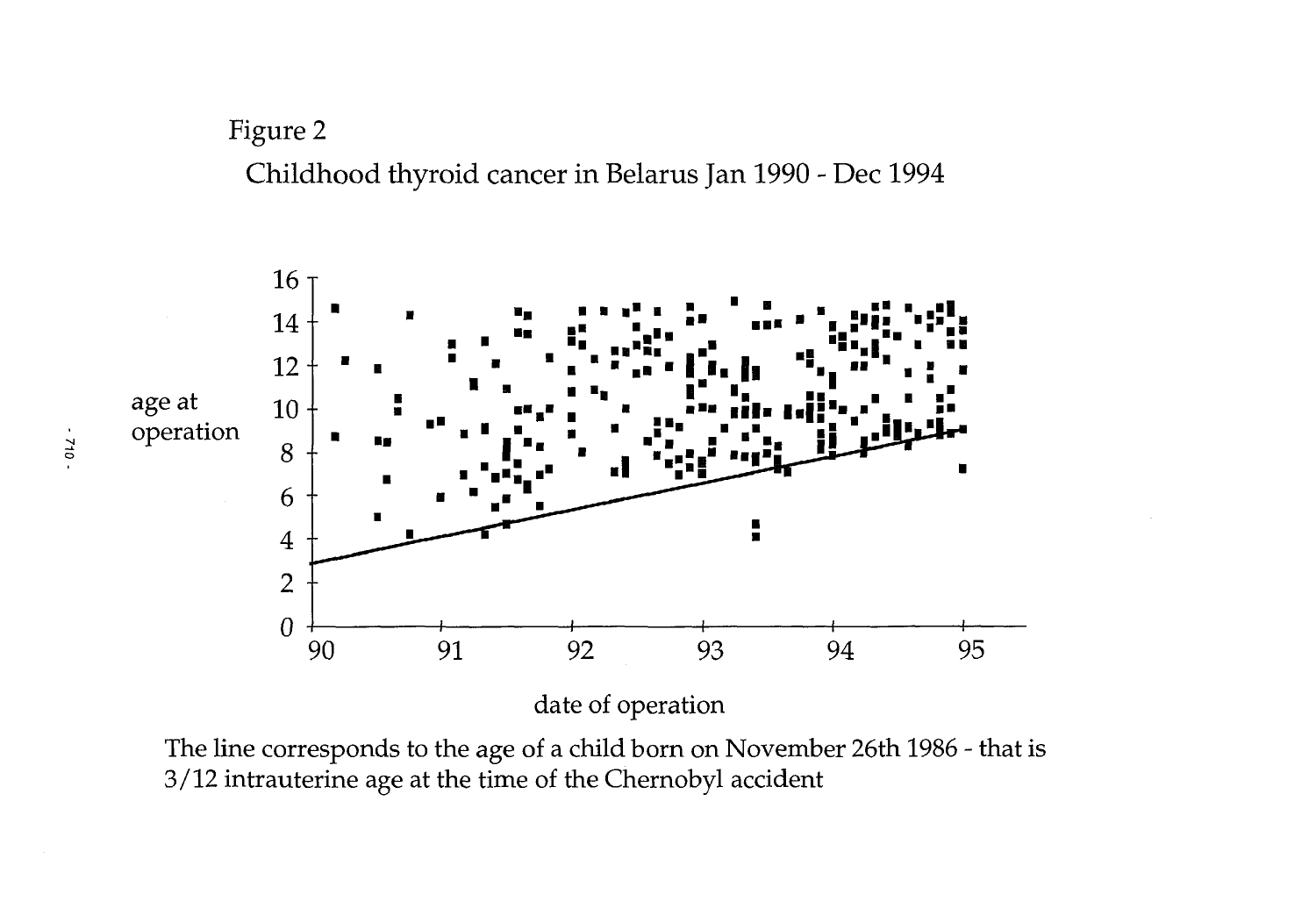Relationship between age at exposure and age at operation for childhood thyroid carcinomas occurring in Belarus between 1990-1994

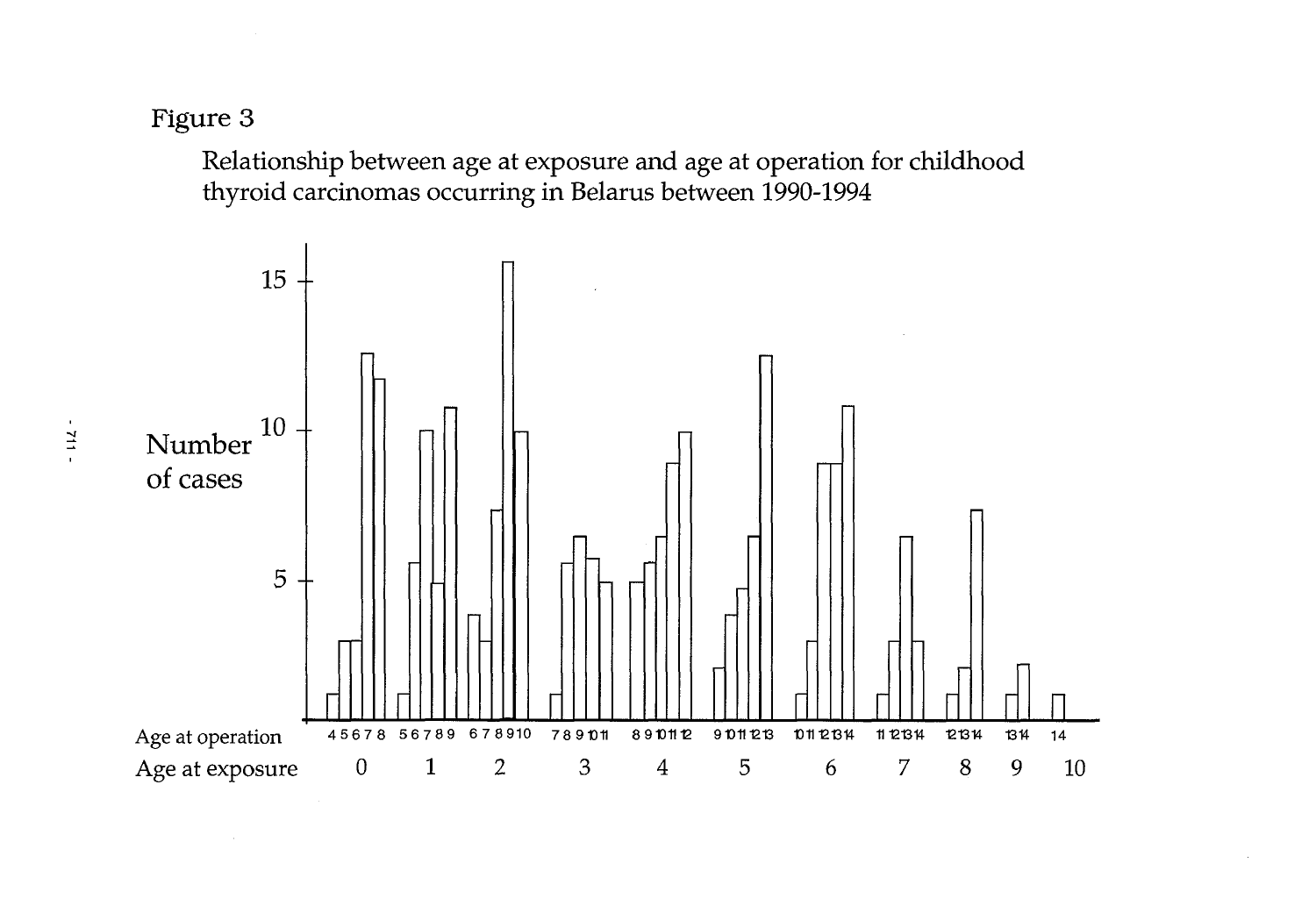

The line corresponds to the age of a child born on November 26th 1986 - that is 3/12 intrauterine age at the time of the Chernobyl accident

 $-312 -$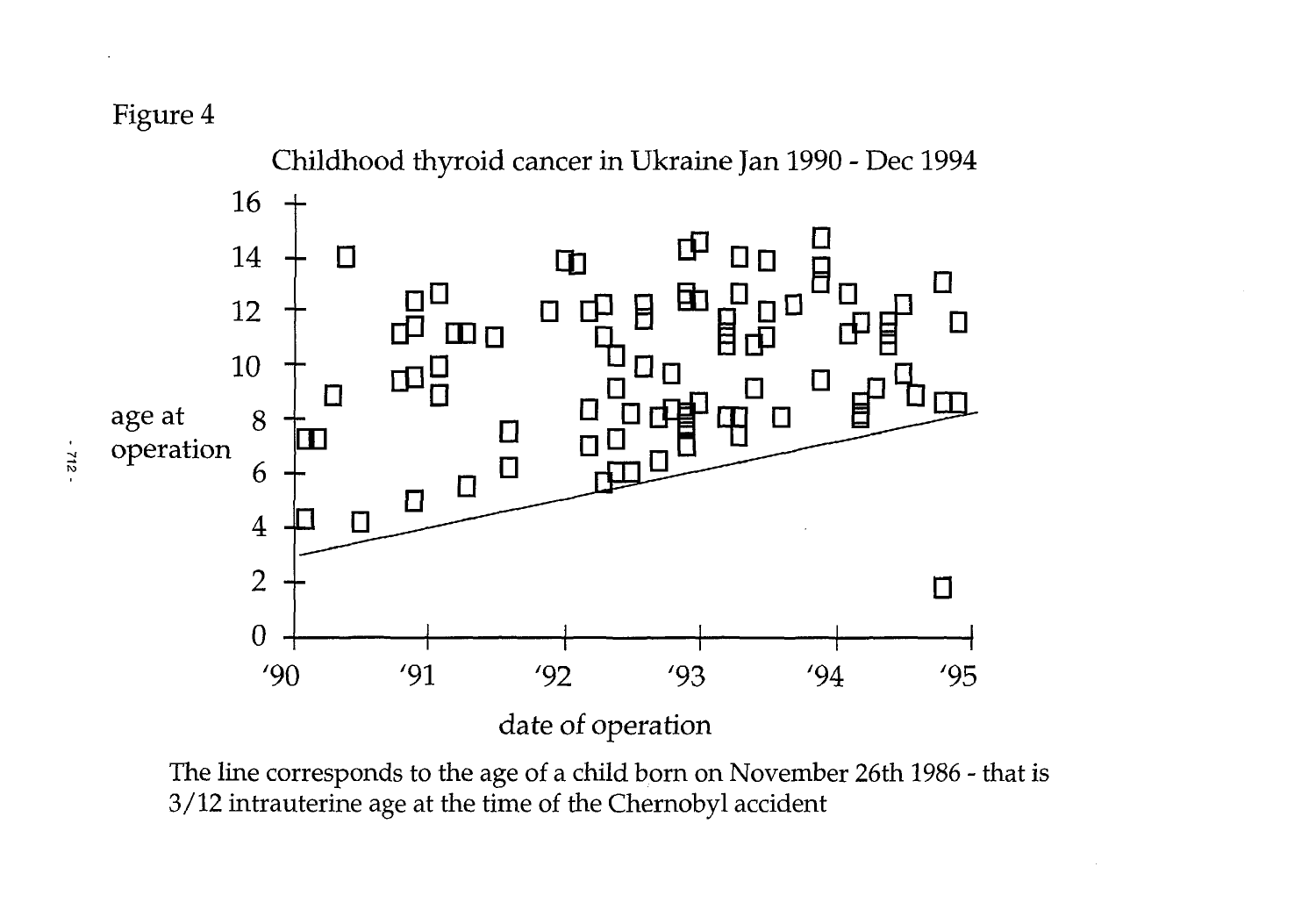Age Distribution of thyroid tumours in children aged 15 and under at the time of operation in England and Wales 1963-1992



 $\mathbf{r}$ 713